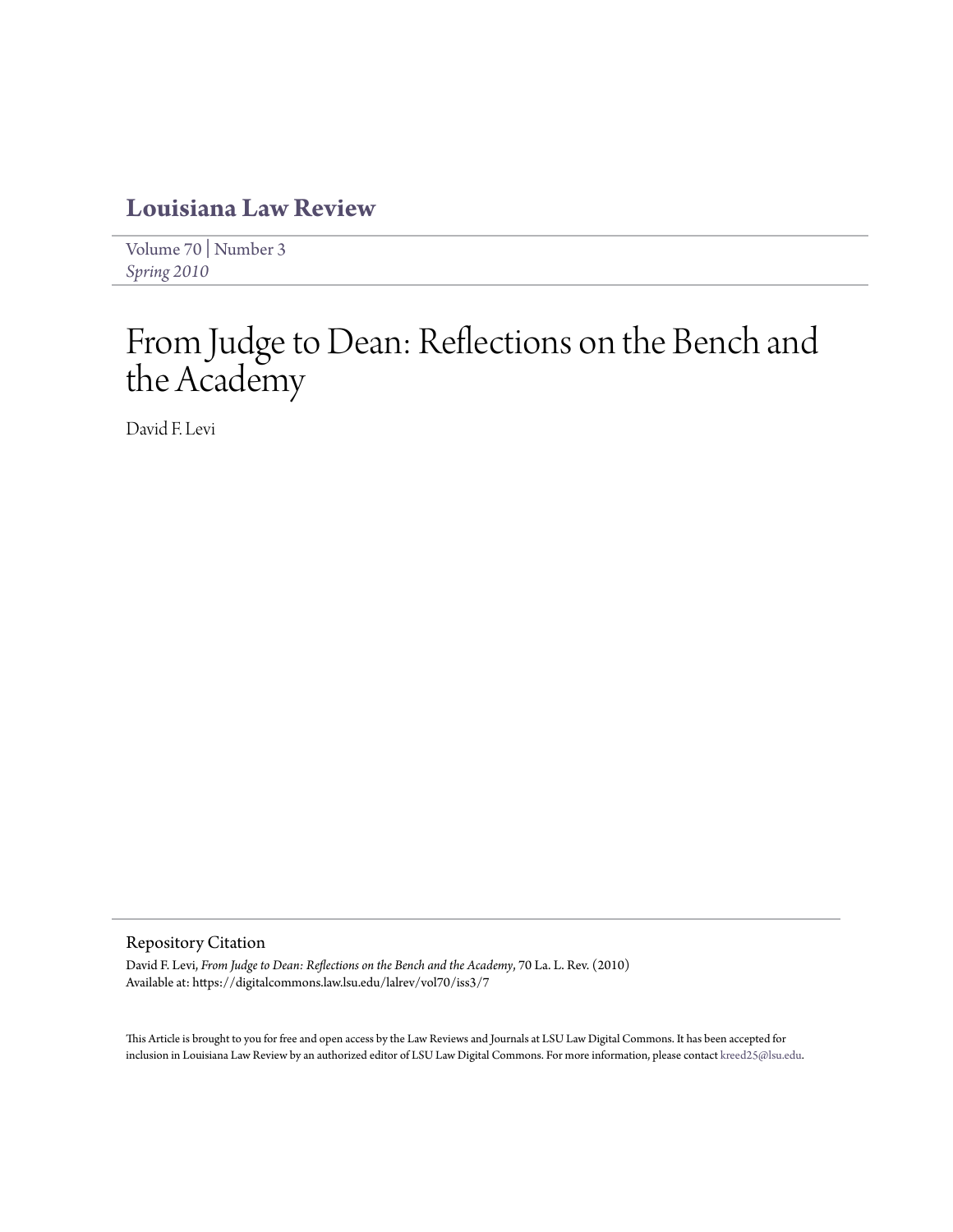## **From Judge to Dean: Reflections on the Bench and the Academy**

### *David F. Levi\**

In July of **2007,** having served nearly seventeen years as a United States District Judge with chambers in Sacramento, California, **I** moved to Durham, North Carolina, to become the fourteenth dean of the Duke University Law School. **I** would concede that in the grand scheme of things such a transition must be deemed unremarkable. Lawyers have become soldiers, presidents, artists, and inn keepers. Judges have left the bench to do much the same. Nonetheless, in the somewhat closed worlds of the federal bench and the legal academy, at a time when the two worlds have seemed to drift apart, such a shift in careers may have seemed surprising. And the surprise was from two points of view: it was surprising that a federal judge would leave a position of such prestige, importance, and security, and it was equally surprising that one of the great law schools in the world would contemplate a judge as its next dean. In this Essay, **I** take the opportunity to reflect on a few of the everyday aspects of this transition, pointing out some of the differences and similarities in the life of the judge and the life of the legal academic. But my ultimate goal is to take a step back and explore whether there might be some unifying theme within which we might see the roles of the judge and the dean as in harmony with some greater purpose and as part of some greater tradition.

Let us go back to the transition from judge to dean, from the world of the courts and the Bar to the world of the scholar and the student. Of course, the first question has been what people should call me. At first, some students, many alumni, and even some faculty, would call me "Judge" or "Your Honor." Apparently "Judge" trumps "Dean" even within the law school. But because I was no longer a judge and not retired, I discouraged this practice. I no longer have the responsibility and burdens of a judgeship, and I no longer need constant reminding that I must maintain a certain detachment in aid of my office. After two years, hardly anyone calls me "Judge" anymore. Admittedly, there are times, such as

Copyright 2010, by DAvID F. LEVI.

<sup>\*</sup> Dean and Professor of Law, Duke University School of Law. Previously, Chief Judge of the United States District Court for the Eastern District of California. The Author thanks the *Louisiana Law Review* for soliciting this essay and the accompanying piece by LSU Law Chancellor Jack Weiss.

This essay is based on a Law Day talk given to the Albuquerque Bar Association on May 1, 2008.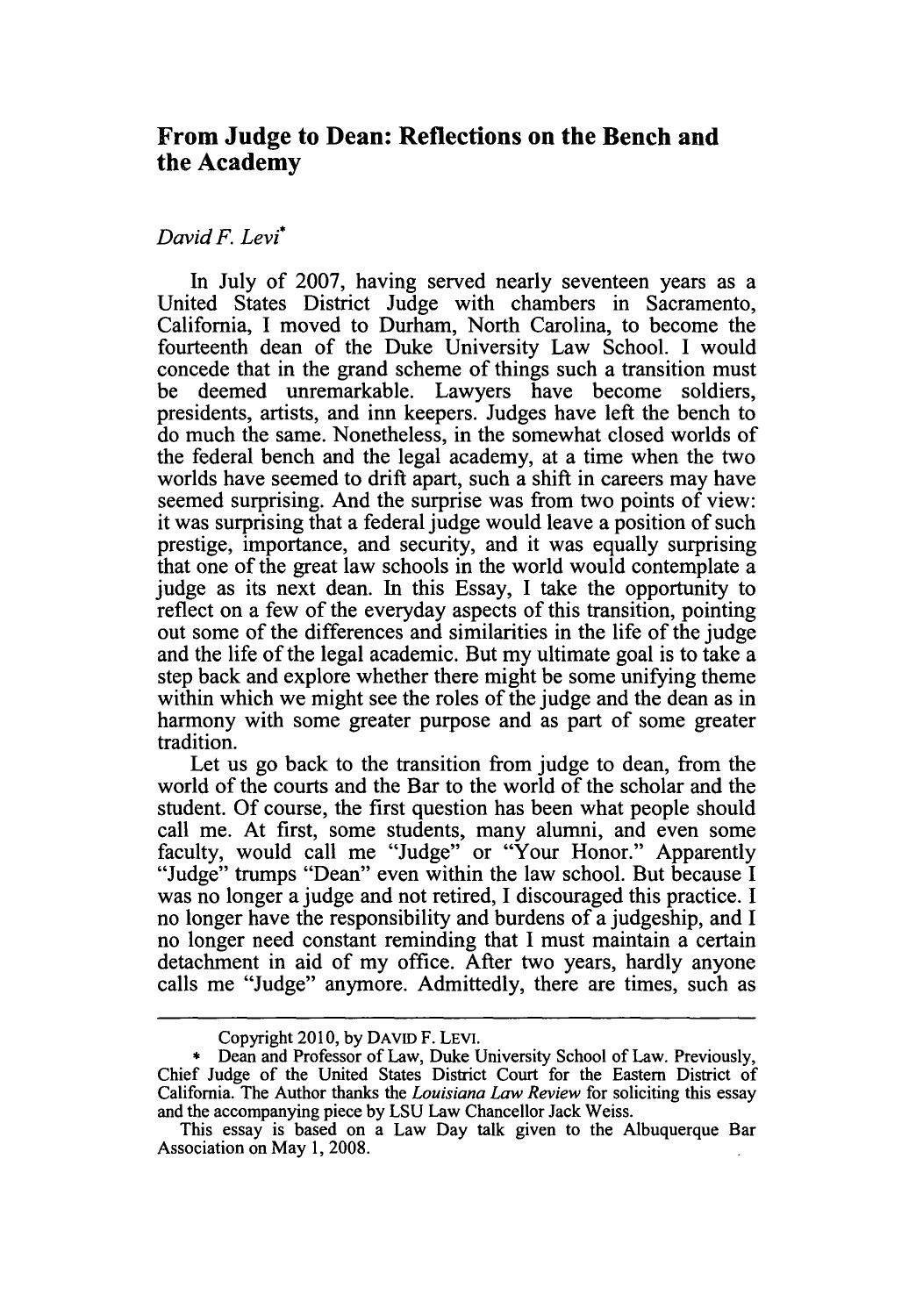during faculty meetings, when I would not mind the occasional "Your Honor." But now most people call me "David," and that is as refreshing as it was startling for the first year or so.

I also have been learning a new language. Judges do not like jargon probably because generalist judges have to cover so many areas of the law that they cannot keep track of abbreviations and various kinds of shorthand. Also, judges tend to be suspicious of terms that may cover a multitude of possible meanings and whose use, therefore, may result in ambiguity or imprecision leading to confusion. Nor is there any slang unique to judicial officers. But in a university and a law school there is a tendency to take up certain kinds of expressions and formulations. For example, I hear people at Duke University speak of Duke's "convening power." This has an almost religious overtone. Apparently, "convening power" is the power to cause persons to attend a meeting at a certain time and place. I know "convening power"-I used to have it! More common in a law school is the use of terms drawn from other disciplines such as economics and sociology. Law professors and students speak effortlessly of "moral hazard," "endowment or network effects," "path dependence," and so on. Norms are "sticky" or not; causal explanations are "thick" or "thin." Imagine my consternation when I learned that a thick explanation is not necessarily more persuasive than a thin one.

I have noticed other differences between life on the bench and life in a law school. One is the intensely competitive atmosphere in which the top law schools exist. The law schools are in constant, sometimes fierce, competition for students and faculty, for opportunities and rankings. The current downturn in university endowments has given us a brief reprieve from some of the pressures generated by deans with endowment revenue to spend. But that pressure undoubtedly will reassert itself in the next year or two as endowments recover and faculty members across the country who are mobile, accomplished, and productive begin to test the free-agency waters once again.

This kind of competition is just unknown to the courts. Individual judges might be said to compete with one another for advancement, attention, or law clerks, but competition among courts as units for cases or recognition is virtually unheard of. Perhaps some would consider the federal courts to be in competition with the state courts or with private dispute resolution systems, but there is such an abundance of cases that this competition has not been of much importance.' To the extent that

<sup>1.</sup> The Class Action Fairness Act, 28 U.S.C. §§ 1322(d), 1453, 1711-1715 (2006), sparked a bit of competition between state and federal judges over who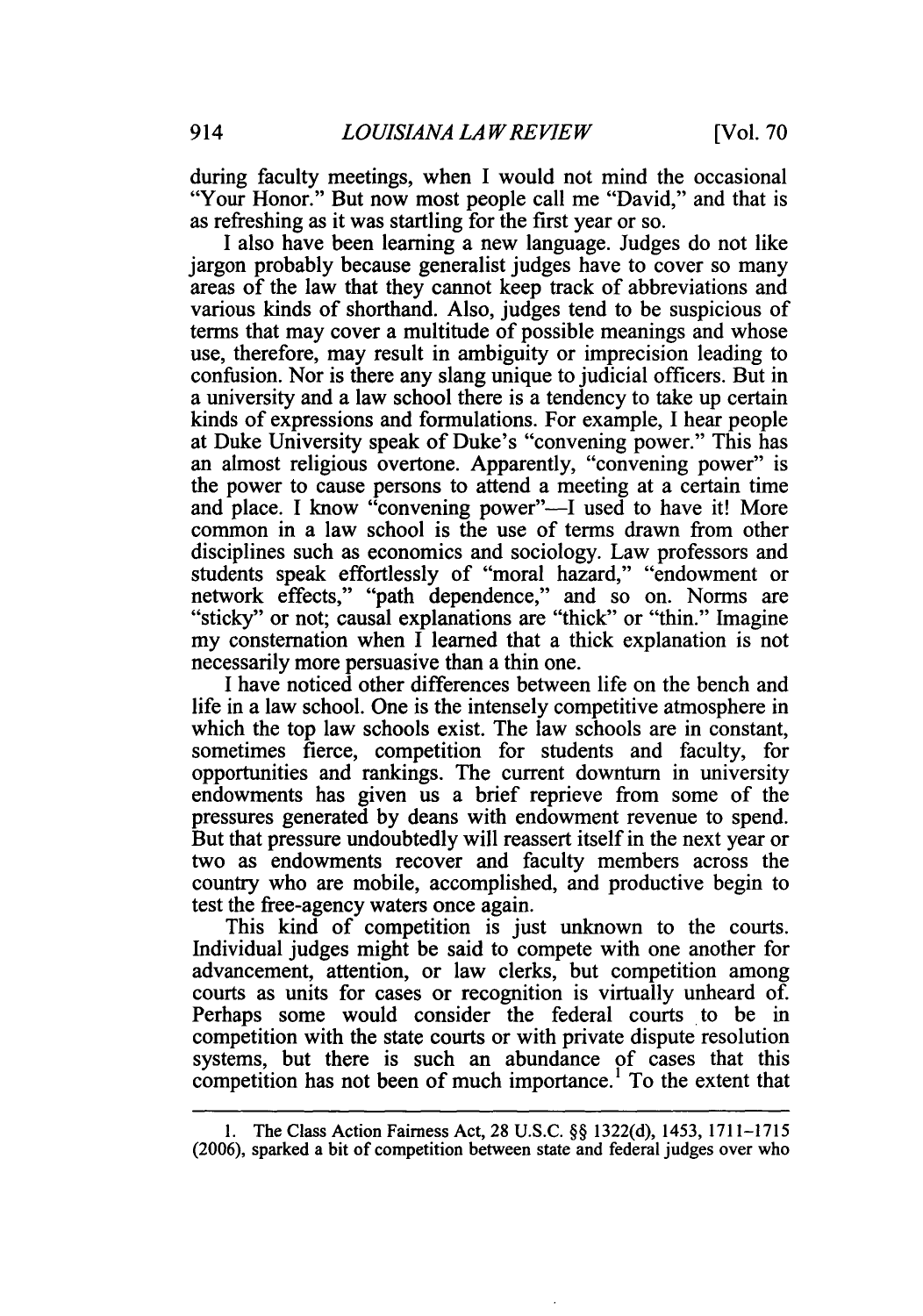some competition exists in the judiciary, it does not drive institutional decision-making, budgeting, and judicial performance in any significant way. And there is no analogue yet within the judiciary to the free-agency phenomenon that has crept into so many areas of life, including law school hiring. Perhaps the market eventually will provide an answer to the low pay suffered by federal judges when the state or even international courts try to pick off federal judicial superstars in the prime of their judicial careers, but that day has not yet arrived.

The law schools, by contrast, are in constant competition for students and faculty. The rankings have intensified this competition, particularly for students. There is a market for students with LSAT scores of 170 and above because this is where many of the top schools want their median LSAT. This desire is driven by the rankings, which are based in part on median LSAT scores. Indeed, the very use of the median rather than some other measure by the most prominent of the ranking systems affects the way in which admissions offices do their work. Yet we would all readily acknowledge that the difference between students is only crudely measured by the LSAT, and the difference of a few points is not meaningful in any sense and certainly does not predict which student will become the better lawyer.

If the competition among law schools is somewhat parochial, another characteristic now shared by many American law schools is anything but parochial. I have been struck by the internationalization of the modem law school. Since I went to law school, the field of international law has grown tremendously. Like many other schools, Duke Law School now offers many courses in international and comparative law, in addition to a JD/LLM in international law for American students and an LLM for graduates of foreign law schools. These are large programs accounting for nearly one-third of our student body. Our international law curriculum addresses legal issues that may never come before American courts but may be disposed of by the World Trade Organization, international arbitration, or other international tribunals.

This new focus echoes the globalization of the world's economies, the internationalization of our large law firms in major cities, the creation of new international agreements and tribunals,

should handle multistate class actions. Usually judges are all too happy to give up cases; the multistate, diversity class action was somewhat unique in this respect, and even here some important federalism principles underlie the debate, not simply competition for interesting work.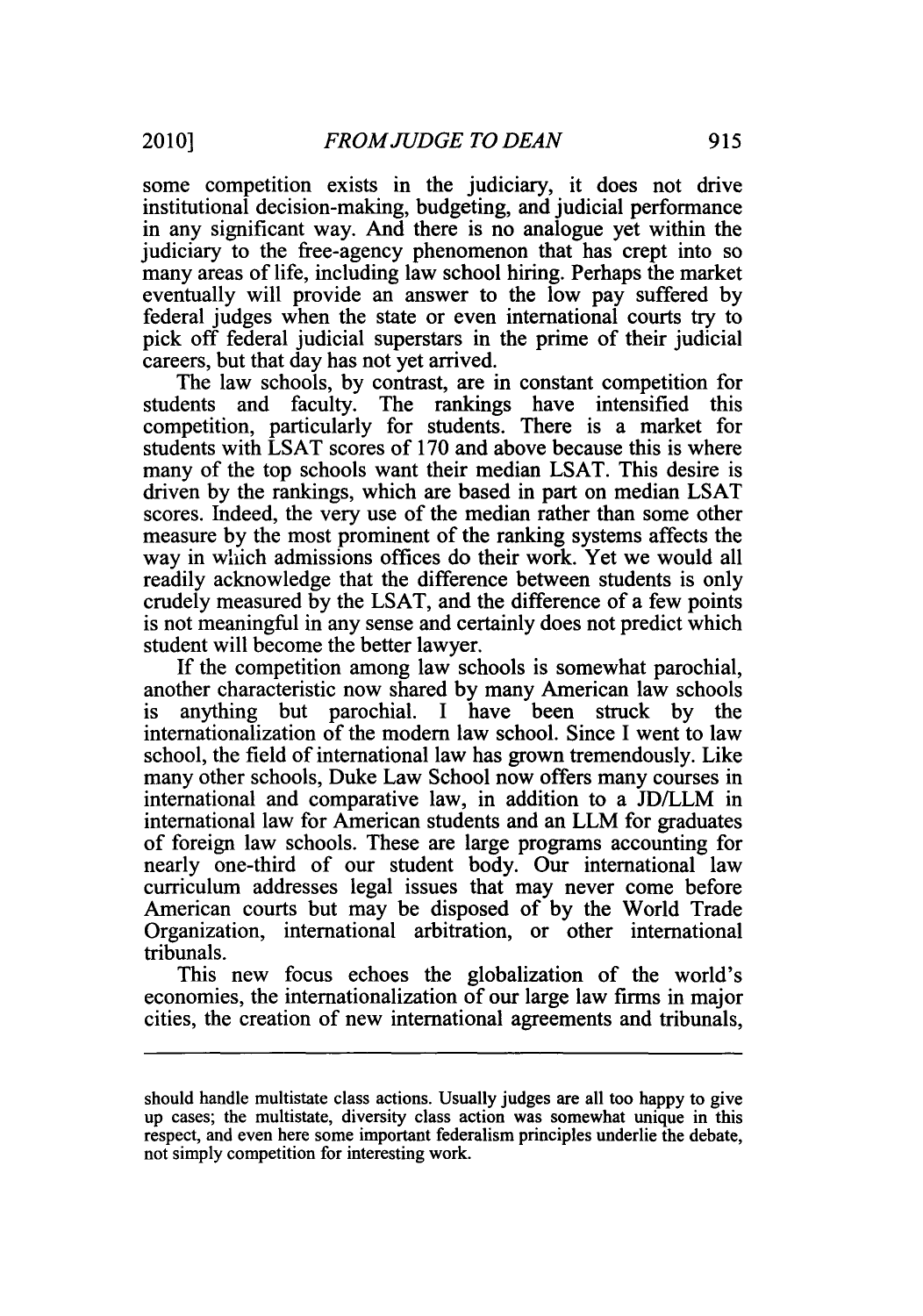and perhaps to some extent the shift of capital markets and business from the United States to other financial and commercial centers. While it is probably true that our domestic courts see more transnational work now than before, in general this trend takes legal work into other tribunals and venues outside of the United States. I confess that as a district judge I was largely unaware of this transformation in law practice, teaching, and scholarship. I did not expect that my perspective would become more international by leaving the bench and becoming a dean, but this has been the case.

Leadership is another area of difference between my experiences as a dean and as a judge. I was chief judge of the busiest federal district in the federal system, with two large courthouses three hours apart from one another. Yet the opportunities for leadership were rather limited-not non-existent, but necessarily limited because of the court's lack of administrative autonomy; lack of control over its budget, staffing, and resources; and intense focus on the appropriate resolution and processing of individual cases. The day-to-day work of a trial judge involves more of what one would call case management than leadership. Undoubtedly, a judge in a different system or in a larger court might have a different point of view. For example, the chief justice of a state supreme court, like the Chief Justice of the Supreme Court of the United States, has an important leadership role and is in a position to shape, protect, and maintain the judiciary; to represent the judiciary to the public and to the other branches of government; to develop long and short-term plans; to affect the assignment of resources; and to develop consensus, shared aspirations, and an *esprit de corps* among their colleagues. But the typical, individual judge has few opportunities and even less time for leadership beyond the normal round of Bar and community activities, as important and fulfilling as these activities are.

A law school, on the other hand, as I have come to learn, thrives on leadership from its dean and from its faculty. The dean and all members of the faculty are expected to think about the future of the legal profession and legal education, and they are expected to lead the law school community so that the law school anticipates the needs of the changing, dynamic world of law practice and law scholarship. This is a very great responsibility, and it is also interesting and engaging. As dean, I bear the added burden of making sure that the faculty keeps itself sufficiently

<sup>2.</sup> I thank Chief Justice Laura Stith of the Supreme Court of Missouri for this point.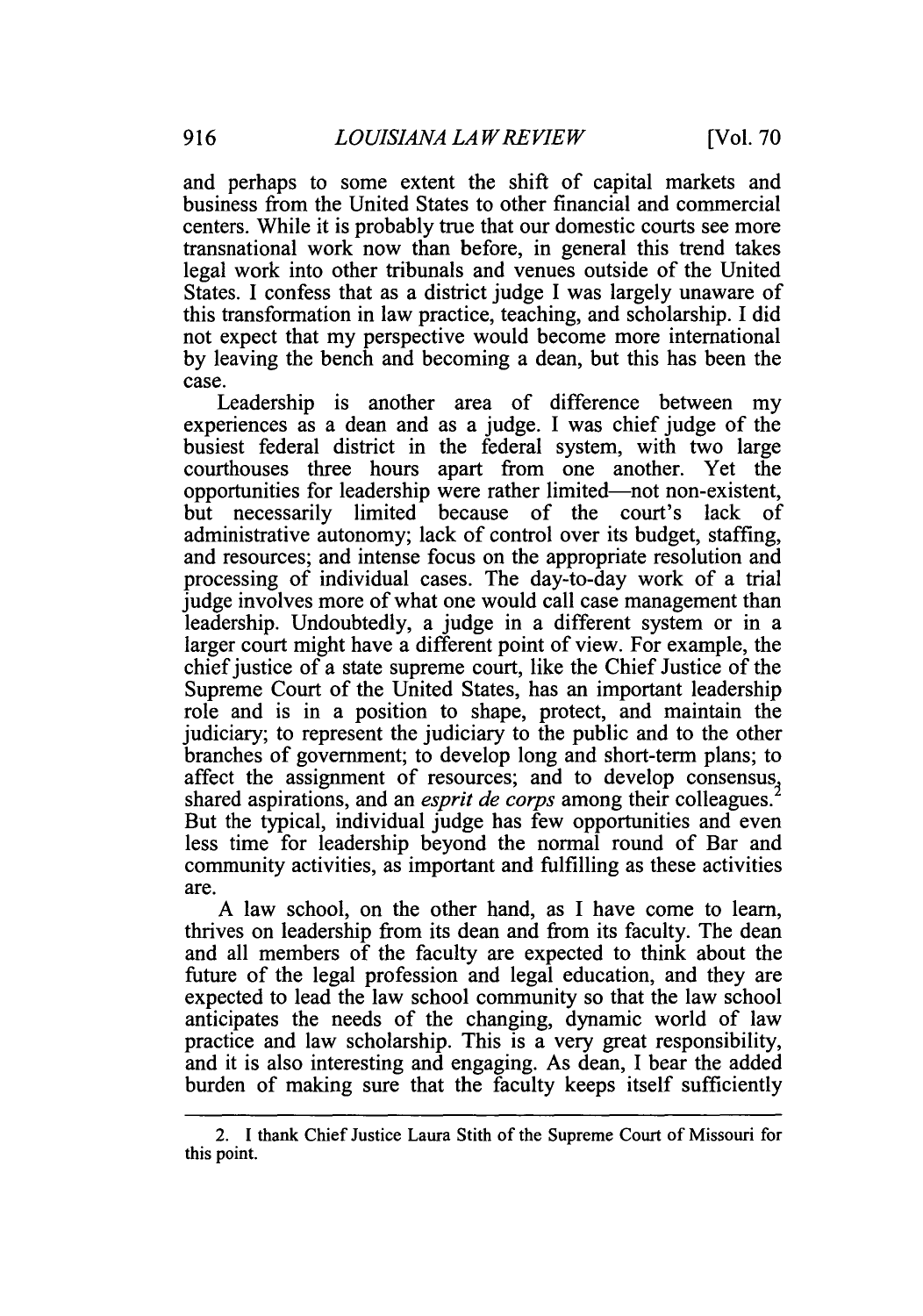well-informed of the life of the law outside of our walls so that it can join with the dean in charting the future of the law school.

Fundraising is one aspect of a dean's job that has no obvious counterpart in the life of a federal judge, at least on first impression. During the dean search process, I was asked whether, as a judge, I had any experience in fundraising. It was a trick question, and I gave a trick answer. I answered "yes," knowing full well that federal judges may not directly or indirectly have anything to do with fundraising. I answered "yes" because in settlement conferences, and perhaps in some other settings, like fee awards, judges ask parties and lawyers to put in more money or take out less. In this sense, judges raise funds, and they do so on the basis of reasons. Sometimes those reasons are based on applicable law and the facts of the case, on the basis of which the judge makes a calculation or a prediction about the likely outcome of the case. But often the reasons are social-aimed at repairing or restoring a relationship.

Law school fundraising is not very different; in fact, it is easier because instead of fear of the unknown—the dominant emotion in a settlement conference—the dominant emotions in fundraising are loyalty, idealism, and a desire to be part of something bigger than oneself. And it connects back to leadership because in our society philanthropy is an opportunity for leadership. Alumni and others can shape the future of our profession and of legal education through the funds they give. They can make a critical difference in the lives of aspiring young lawyers who later will make a similar difference for someone else.

One constant in the shift from judge to dean has been significant: both positions are wonderful places from which to observe the American public and are great perches from which to watch and appreciate the Bar in this country.

One of the best parts of being a trial judge is meeting so many members of the public in jury selection. It was always inspiring to me to hear the life stories of average Americans, to understand how so many of them dealt so nobly with adversity, and to sense the seriousness of purpose they brought to the task of being a juror. It filled me with optimism and even awe. I have had the same feelings of wonder in my dealings with Duke Law students. They are smart, astonishingly so, but they are also kind and idealistic. They want to make the world a better place, and they are not embarrassed to say so. They engage in a huge amount of pro bono activity while they are students. In the graduating class of 2008, for example, a graduate of West Point and a graduate of the Naval Academy started the Veteran's Assistance Project. The project helps veterans file claims for health care and financial benefits.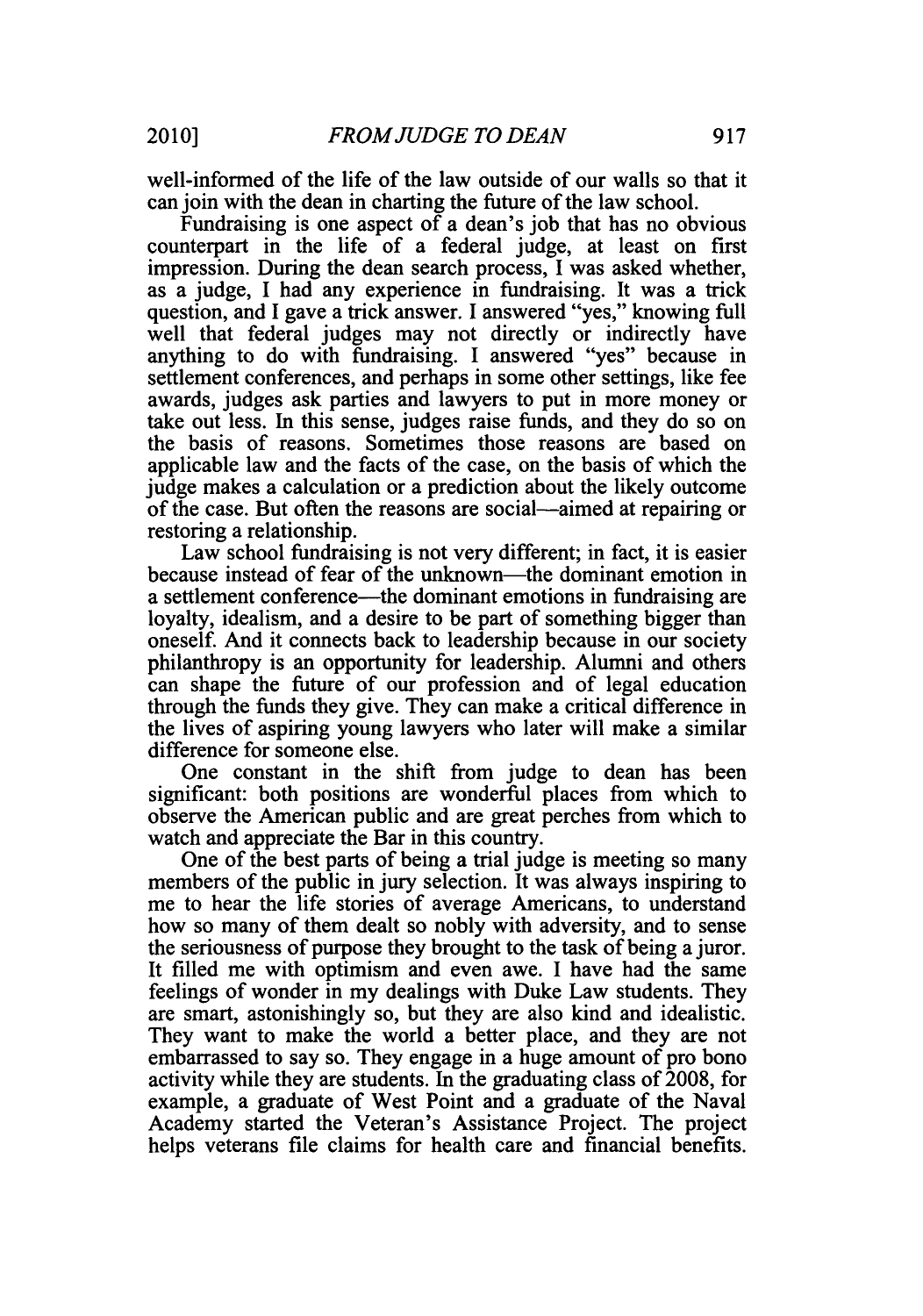Duke Law students develop many similar opportunities for service each year.

From the bench in Sacramento, in the California state capitol, in the county seat, **I** had the privilege of watching many fine lawyers practicing in a great tradition. Justice Robert Jackson spoke of these lawyers, the unsung heroes of the Republic, in his lyrical essay on the "county-seat lawyer." He said:

[The county-seat lawyer] understands the structure of society and how its groups interlock and interact, because he lives in a community so small that he can keep it all in view. . . . [T]he circle of the man from the small city or town is the whole community and embraces persons of every outlook. He sees how this society lives and works under the law and adjusts its conflicts **by** its procedures. He knows how disordered and hopelessly unstable it would be without law. He knows that in this country the administration of justice is based on law practice **....** It was from this brotherhood that America has drawn its statesmen and its judges. **A** free and self-governing Republic stands as [their] monument.

**I** have been lucky to meet many such unsung heroes in our history. **I** think of my good friend Congressman Robert Matsui, who died in **2005.** He was deeply rooted in the soil of the Central Valley in California. Like so many lawyer statesmen before him, Congressman Matsui built a career of national service on the strong foundation of a local law practice, representing persons from all walks of life, and entering with passion into the political life of his city. As a child of six months, he was interned at the Tule Lake Internment Camp. Imagine how moving it was for him in **1988** to secure passage of the Japanese American Redress Act.

In the short time that **I** have been dean of the Duke Law School, I have come to understand that many of Duke Law's graduates practice in this tradition, and many are developing new traditions that will be just as important to maintaining a free and self-governing Republic in a healthy and safe world.

There is John Adams, a **1962** graduate from Duke Law School, who just eight years after graduation created the Natural Resources Defense Council, which has become a powerful force in environmental litigation and advocacy. He played an instrumental role in writing the Clean Air and Clean Water Acts.

Our **1986** graduate Gao XiQing was Duke Law School's second Chinese student and the first Chinese resident to pass the

**<sup>3.</sup>** Robert H. Jackson, *The County-Seat Lawyer,* **36 A.B.A. J.** 497 **(1950).**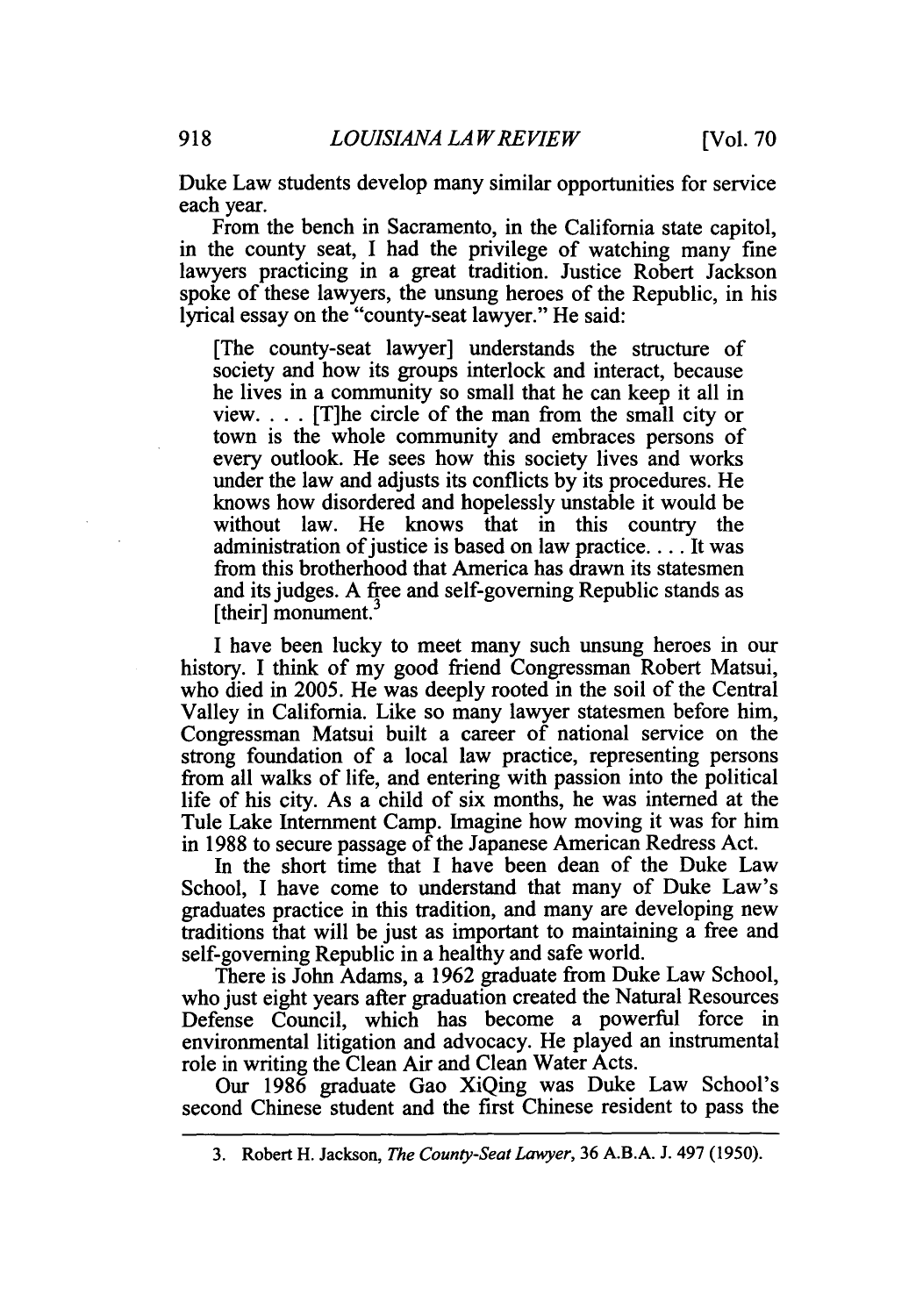New York Bar exam. Today he is the general manager of China's state investment company, holding over \$200 billion in sovereign funds. He suffered as a child during the Cultural Revolution but eventually made it to Duke Law School. After graduation, he worked in a law firm on Wall Street for two years and then returned to China in 1988 to teach law in Beijing. He risked his future by standing with his students in Tiananmen Square in 1989. He helped to create the legal structure for China's stock exchanges and later helped to create the Chinese social security system. He is still closely connected to his alma mater and is now a Duke University trustee.

There are many more such stories of Duke Law graduates' accomplishments in county seats, in major financial centers, at home and abroad. These are the lawyers who create and serve, who protect and defend the Constitution, and who use their training as lawyers to pursue the public good as they see it. And, of course, some of these Duke Law graduates have chosen the life of the judge.

I am frequently asked whether I miss being a judge. There are times when I do, but, in truth, what I miss most is the judiciary itself, by which I mean my judicial colleagues. Now that I have left the judiciary, what stands out most to me about the experience of having been a judge is the wonderful quality of the other judges I have come to know. Despite threats of violence, a loss of personal privacy, increased bureaucracy, reduced resources, and a growing income disparity, the federal judiciary is still a remarkably capable and dedicated group of men and women.

I am speaking now not only of my own colleagues in the Eastern District of California and the Ninth Circuit, but of the many federal judges I have come to know and have had the privilege of working with over the years on national committees. Indeed, I will go even further. Although I have never sat on the state court bench, I have known, worked with, and reviewed and relied upon the opinions of a good many state court judges. I will include that body of judges in my words of praise.

In this country we have a thoughtful and independent judiciary. Our incorruptible judiciary is one of the jewels in the crown of our democracy and is a foundation on which our economy, social cohesion, and political system rest.

Two questions begin to emerge from my reflections above. They are of very great importance and seem to intertwine and come together, like the two mighty rivers, the Sacramento and the American, that course through Sacramento, joining together in the historic center of town, close by the United States courthouse where I worked for so many years. The first question focuses on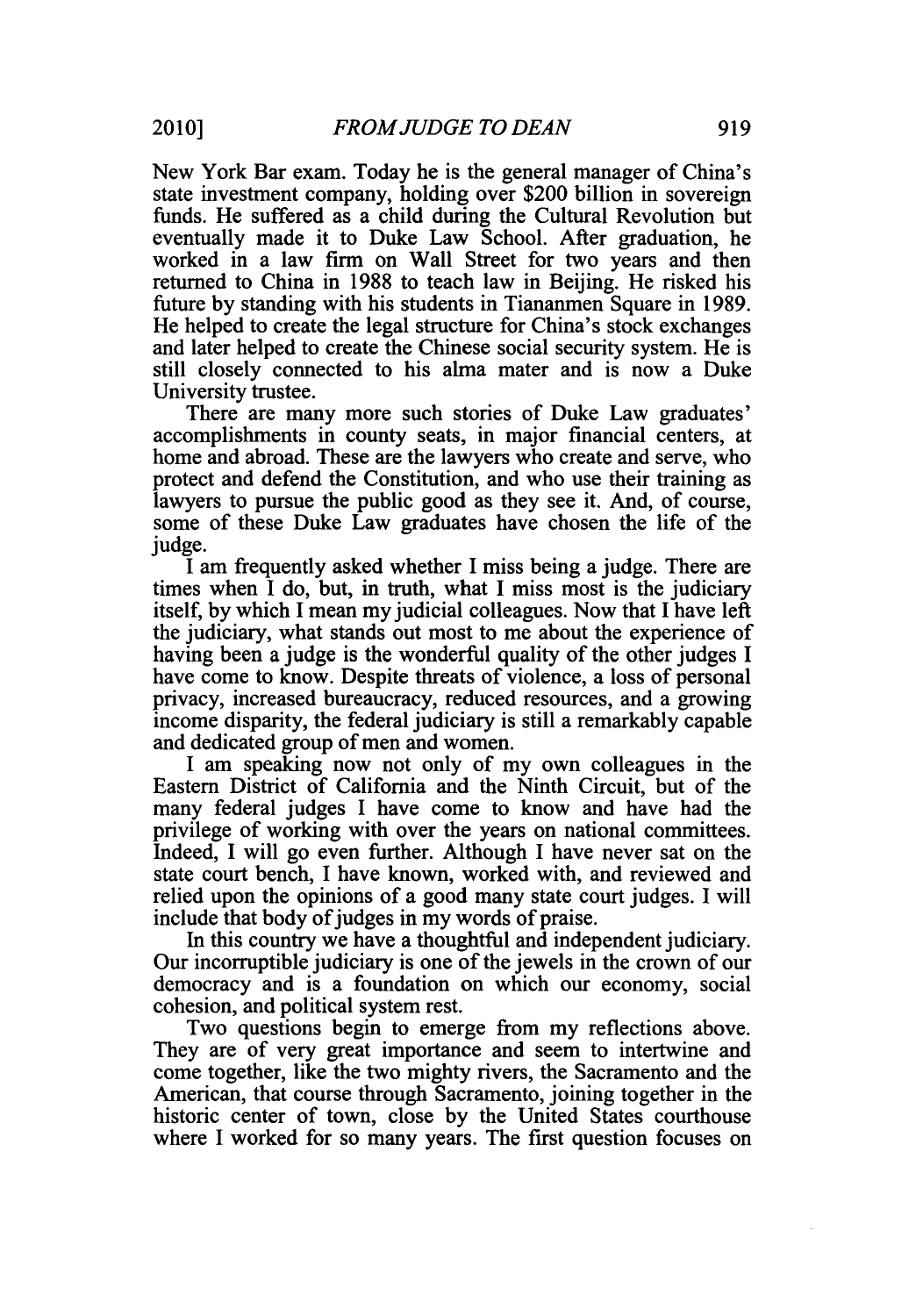our county-seat lawyers and others like them. How has it happened that lawyers have been our nation's leadership class from the beginning of the Republic to this day? The second question focuses on our dedicated judiciary. If you agree with my assessment of the quality of our judges, state and federal, then we have something to explain. How is this possible, and how did it come to pass? It is not a given that many of our best would give up the freedom, financial rewards, and excitement of law practice and law teaching to enter the judiciary.

Part of the answer to the first question is in the training that we provide in our law schools—the training of "thinking like a lawyer." Clarity of thought and the ability to simplify, articulate, and persuade are part of this training. The courage to take a position and the equal courage to modify and compromise in the face of reasoned opposition—these too are part of the lawyer's art and craft and part of what we teach. These are also the skills and the personal traits of leadership in a democracy, and I suggest that it is for this reason that lawyers in our country have been so wellsuited to leadership in government and politics.

The future of the Bar's leadership position is not entirely secure. We have competitors, as we should. My friends in the public policy and business schools, for example, consider that they train the government leaders of tomorrow because, as they see it, such leaders need management skills and knowledge of economics, finance, and statistics. One may concede the point and concede it gladly: in the modern world, a law school that is part of a great university has a golden opportunity to teach interdisciplinary skills and to impart knowledge drawn from other disciplines. We encourage our students to enter any of the long list of dual-degree programs we offer, for example, in business, public policy, environmental management, and global health—and over a quarter of our students do so. We teach economics, finance, accounting, and entrepreneurship within Duke Law School. We encourage students to learn another language. Many members of our faculty hold joint appointments in other schools and departments. We urge this kind of interdisciplinary training not primarily because we think it necessary to secure the historic leadership role of the Bar going forward-although this is an important benefit-but because law practice increasingly demands such training and skills. We think that our graduates will be best prepared to practice at the highest levels, here and internationally, if they have a strong foundation in other disciplines in addition to law. This is the foundation that will help them cope with the broad set of problems that face lawyers who create new products, new institutions, and new laws and regulations and who work with clients and lawyers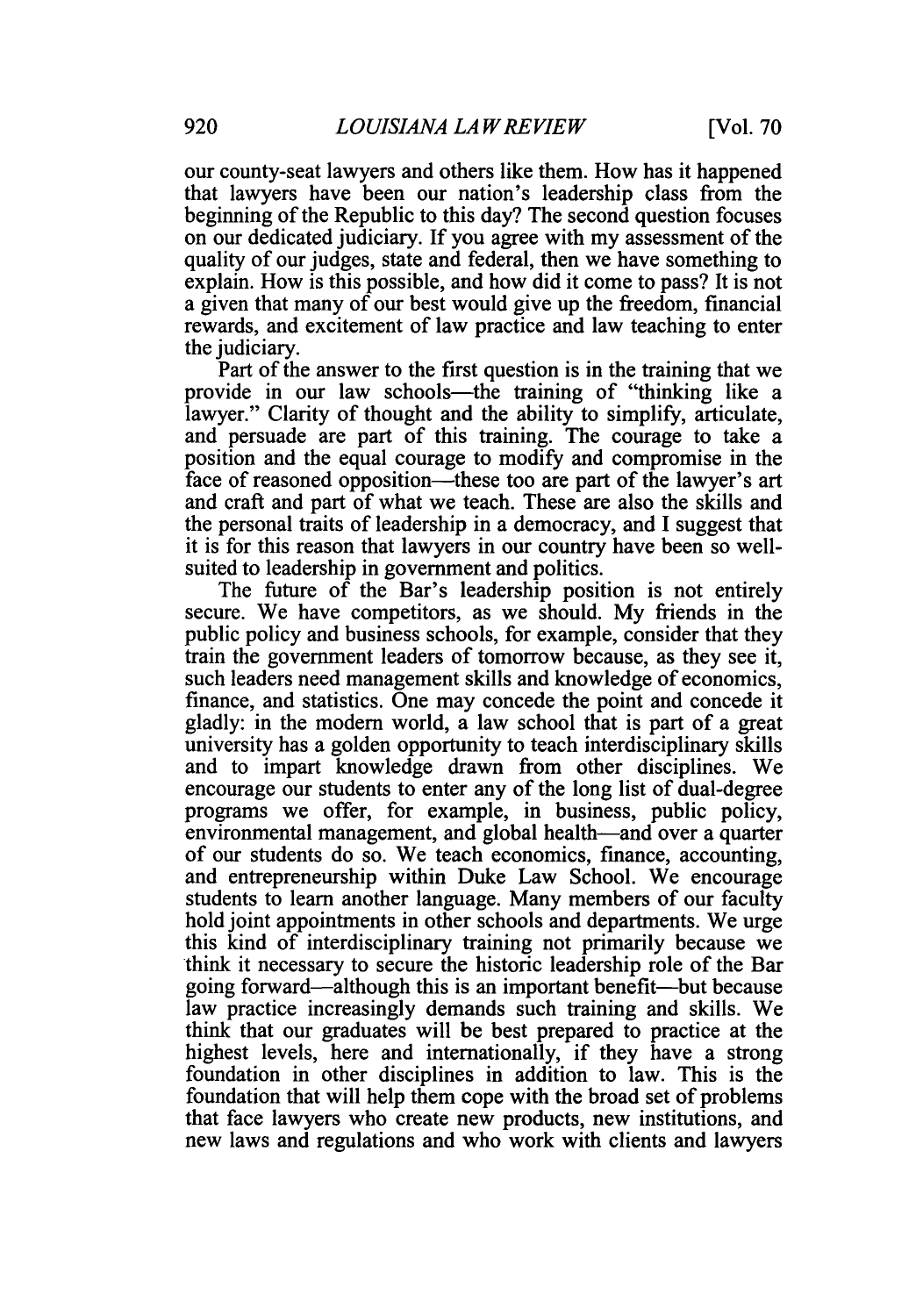from other countries, other cultures, and other legal traditions. It is fortuitous that law scholarship also recognizes the importance of interdisciplinary approaches. Thus, far from pulling the legal academy away from the practice, which has been the stereotype, the interdisciplinary approach actually prepares our graduates for a certain kind of sophisticated and demanding law practice, as well as law teaching, research, and scholarship. It also prepares them to take up leadership positions in government and politics, just as they have since the founding.

The second question concerns the quality of our judiciary. Why is it so good? The pay and the conditions of service are certainly not the explanation. Nor is the power or prestige of the position a sufficient answer. It would be difficult to demonstrate that our most accomplished litigators around the nation are eager to leave practice in their prime and join the bench, although there are some who do.

Nor can it be explained by the wisdom of the various appointing authorities. It also would be difficult to argue that the selection or election process only seeks out the most capable among us. Thus, it is not enough to say that we have an exceptional judiciary because already exceptional lawyers are selected to become judges. To explain the high quality of our judiciary, we must look elsewhere.

I identify three reasons: First and foremost, the Bar from whence our judges are drawn has strong traditions and high expectations of the judiciary. The ideal of the neutral, dedicated, fair, and scholarly jurist is deeply embedded in our legal heritage. In ways that are subtle and not so subtle, the Bar keeps this ideal before the judiciary and insists that all of our judges strive to achieve it. Further, the experience of being a lawyer and being a part of a learned profession in this country is elevating and prepares for further service all members of the Bar who take their oaths seriously.

Second, our concept of due process and fair procedure places unique demands and responsibilities on the judiciary. The legal process itself, the adversary system, the drama of the courtroom, the clash of ideas and interpretations, the right that every party has to be heard, the power of advocacy-all of these things put the judge in a role that requires diligence, judgment, objectivity, and reason. Participation in such a process for the judge is, quite simply, transforming.

Finally, there is our faith. As lawyers and judges we share a strong faith in the rule of law and the concept of equal justice under law. We think our future as a nation depends upon them.